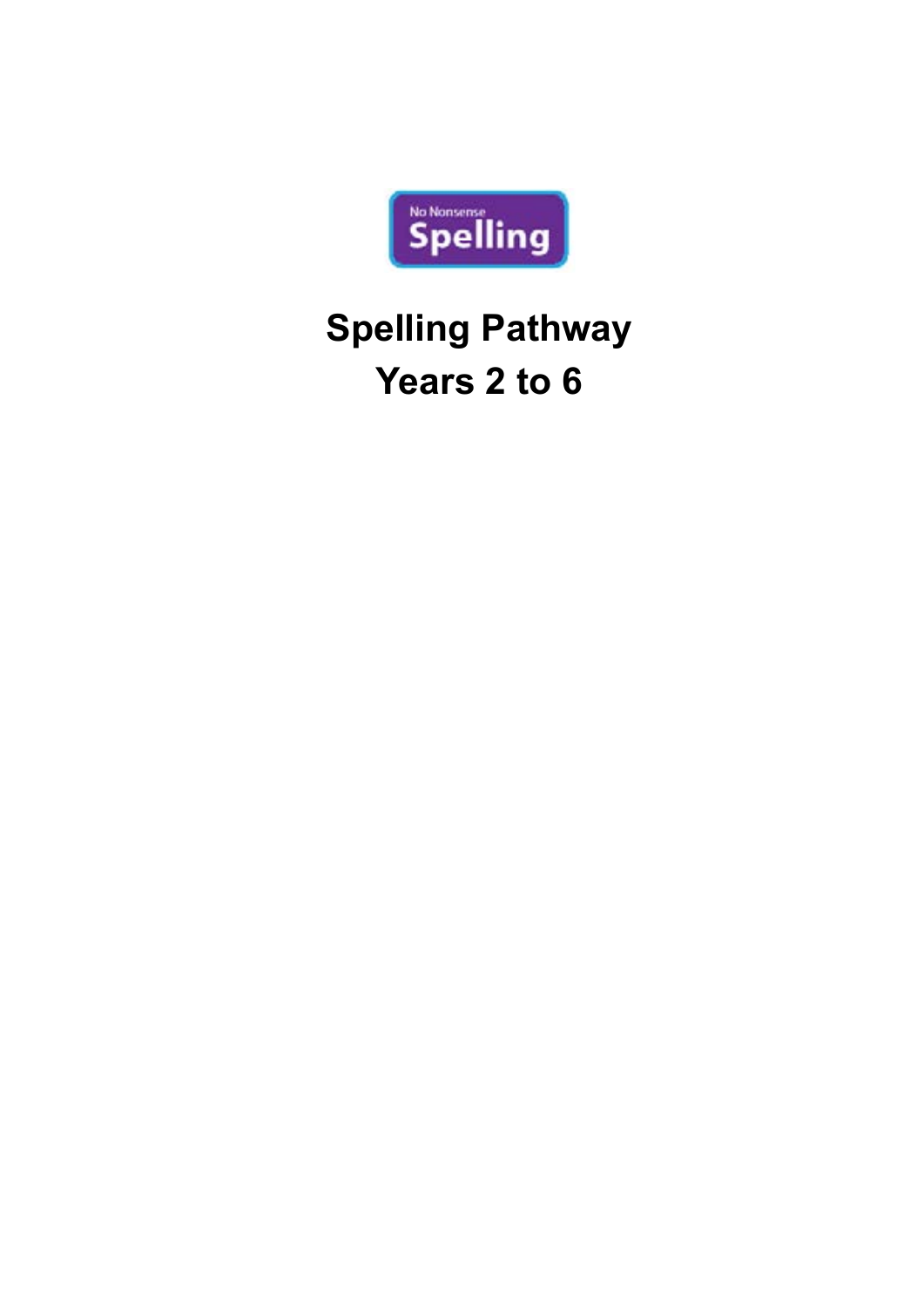### Term 1 Term 2 Term 2 Term 3

### **Revisit**

Phase 5 GPCs as required by pupils

### **Homophones**

Introduce Year 2 homophones when relevant. (example homophones: *see/sea, be/bee blue/ blew, bear/bare, flour/flower, hear/here, whole/ hole, one/won, sun/son, no/know, night/knight, to/too/two*)

### **Year 2 phonics**

- The sound /dʒ/ spelt '-ge' and '-dge' at the end of words, and sometimes spelt as 'g' elsewhere in words before 'e', 'i' and 'y'.
- The /s/ sound spelt 'c' before 'e', 'i and 'y'
- The /n/ sound spelt 'kn' and (less often) 'gn' at the beginning of words

### **Common exception words**

/aɪ/ sound spelt 'i' in common exception words: *find, kind, mind, behind, child (children), wild, climb* as well as others as needed by pupils.

### **Strategies at the point of writing**

Teach, practise and apply spelling strategies at the point of writing using Have a Go strategies:

- **Segmentation**
- Using a GPC chart
- • Using spelling journals, word banks, the environment, a working wall.
- Word sort
- Which one looks right?

### **Proofreading**

- After writing, teach pupils to: Use a reliable source (word bank, environmental print) to check their
- spelling at the proofreading stage. Check writing for mistakes in common exception/tricky words.
- Ensure that guidance on marking is used to support children's proofreading.

### **Learning and practising spellings**

Teach children how to learn and practise spellings including words taught in new knowledge, common exception or tricky words and individual target words.

- • Identify the tricky part of the word
- Segmentation strategy
- Look, Say, Cover, Write, Check
- Rainbow write
- Saying the word in a funny way

### **Revisit**

The /l/ or /əl/ sound spelt '-le' at the end of words

**Homophones and near homophones** *quite/quiet, night/knight, new/knew, not/knot, they're/there/their* and others as relevant

### **Apostrophe**

The possessive apostrophe (singular nouns) Apostrophe for contractions (*can't, didn't, hasn't, it's, couldn't, I'll, they're*)

### **Year 2 phonics**

The /aɪ/ sound spelt 'y' at the end of words The /i:/ sound spelt '-ey' The /r/ sound spelt '-wr' at the beginning of words The /ɒ/ sound spelt 'a' after 'w' and 'qu' The sound /ʒ/ spelt 's'

### **Common exception words**

Examples include: *most, only, both, could, would, should, move, prove, improve* and others as needed by pupils

### **Suffixes**

Adding endings '-ing-, '-ed', '-er', '-est', '-y' to words ending in 'e' with a consonant before it Adding '-ing-, '-ed', '-er', '-est' and '-y' to words of one syllable ending in a single consonant letter after a single vowel letter Adding '-es' to nouns and verbs ending in 'y' The suffixes '-ful' , '-less' and '-ly' Words ending in '-tion'

### **Strategies at the point of writing** • Have a go

- Using the working wall to find correct spellings of high frequency and common exception words
- Using an alphabetically-ordered word bank

### **Proofreading:**

- After writing, teach pupils to: Use a reliable source (word bank, environmental print) to check their spelling at the proofreading stage.
- Check writing for mistakes in common exception / tricky words.
- Use dictionary skills

Ensure that guidance on marking is used to support pupils' proofreading.

### **Learning and Practising spellings**

- If not already introduced, introduce the use of spelling journals.
- Focus on learning of knowledge and patterns taught this term

Remind pupils of the following strategies: **Segmentation** 

- Look, Say, Cover, Write, Check
- Using mnemonics
- Saying the word in a funny way

### **Revisit**

The possessive apostrophe (singular nouns)

### **Homophones**

Revision of all homophones taught so far

### **Apostrophe**

The possessive apostrophe (singular nouns)

### **Year 2 phonics**

The /l/ or /əl/ sound spelt '-el' at the end of words The /l/ or /əl/ sound spelt '-al' at the end of words The /l/ or /əl/ sound spelt '-il' at the end of words (unusual spelling) The /ɔ:/ sound spelt 'a' before 'l' and 'll' The /ɔ:/ sound spelt 'ar' after 'w' The /ʌ/ sound spelt 'o' The /ɜ:/ sound spelt 'or' after 'w'

### **Common exception words**

All Year 2 words not taught so far

### **Suffixes**

Adding endings '-ing', '-ed', '-er', and '-est' to words ending in 'y' The suffixes '-ment', '-ness',

### **Strategies at the point of writing**

Teach, practise and apply spelling strategies at the point of writing using Have a Go strategies

- Introduce individual Have a Go sheets if not established already
- Teach using analogy to spell a word you don't know

### **Proofreading**

After writing, secure routines for proofreading:

- Use a reliable source (word bank, environmental print and dictionary) to check their spelling at the proofreading stage.
- • Check writing for mistakes in common exception or tricky words.
- Ensure that quidance on marking is used to support pupils' proofreading.

### **Learning and practising spellings**

Secure learning routines with resources, for example spelling journals or environmental print.

Remind pupils of the following strategies:

- Writing in the air Tracing over the word
- Rainbow writing
- Look, say, cover, write, check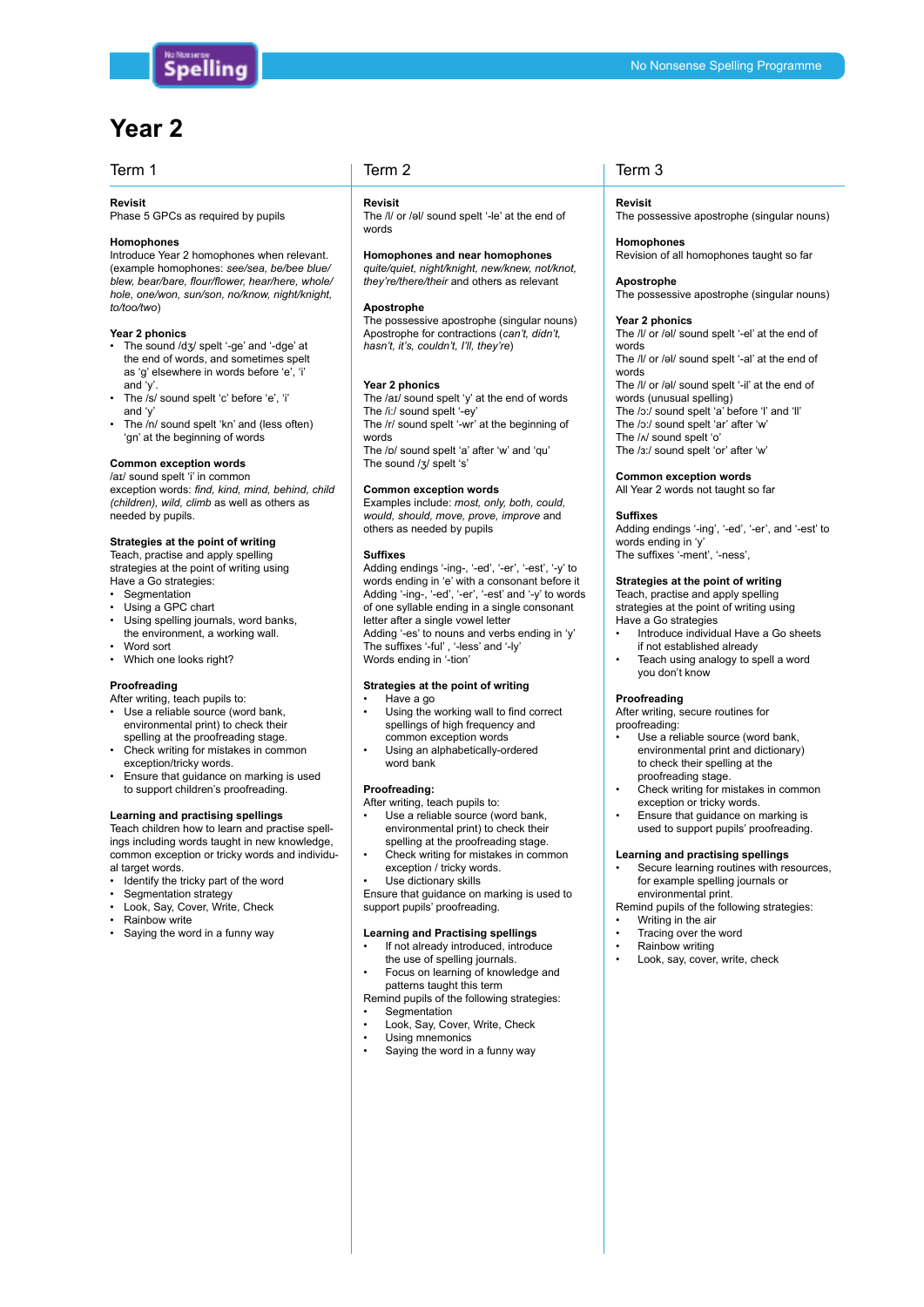### Term 1 Term 2 Term 2 Term 3

### **Revisit**

Common exception words from Year 2

### **Prefixes and suffixes**

Revise prefix 'un'. New prefixes: 'pre-', 'dis-', 'mis-', 're-'. Revise suffixes from Year 2: '-s', '-es', '-ed', '-ing', '-er'

### **Rare GPCs**

The /eɪ/ sound spelt 'ei', 'eigh', or 'ey' The /ɪ/ sound spelt 'y' Words ending with the /g/ sound spelt 'gue' and the /k/ sound spelt '-que' (French in origin)

### **Homophones**

*brake/break, grate/great, eight/ate, weight/wait, son/sun*

### **Apostrophe**

Revise contractions from Year 2

### **Proofreading**

Focus: checking after writing the spelling of KS1 common exception or tricky words.

### **Strategies at the point of writing** Reintroduce Have a go sheets and strategies from Year 2.

### **Learning and Practising spellings** Pupils:

- Learn selected words taught in new knowledge this term.
- Learn words from the Years 3 and 4 word list. (Suggest an average of 5 or 6 words each term.)
- Learn words from personal lists.

### Extend the knowledge of spelling

strategies and apply to high-frequency and cross-curricular words from the Years 3 and 4 word list.

**Revisit** Strategies at the point of writing. Suffixes from Year 2 ('-ness' and '-ful', with a consonant before)

**Prefixes and suffixes** Prefixes: 'sub-', 'tele-', 'super-', 'auto-' Suffixes 'less' and 'ly'

**Rare GPCs** The /ʃ/ sound spelt 'ch' (mostly French in origin) The /k/ sound spelt 'ch' (Greek in origin)

**Homophones** *here/hear, knot/not, meat/meet*

**Apostrophe** Revise contractions from Year 2

**Proofreading** Revise proofreading routines

### **Learning and Practising spellings** Pupils:

- Learn selected words taught in new knowledge this term.
- Learn words from the Years 3 and 4 word list. (Suggest an average of 5 or 6 words each term.)
- Learn words from personal lists.

Extend the knowledge of spelling strategies and apply to high-frequency and cross-curricular words from the Years 3 and 4 word list.

**Revisit** Strategies for spelling at the point of writing Vowel digraphs from Years 1 and 2

**Prefixes and suffixes** Suffix '-ly' with root words ending in 'le' and 'ic' Previously taught suffixes

**Rare GPCs** The /ɪ/ sound spelt 'y' other than at the end of words (*gym, myth*) The /ʌ/ sound spelt 'ou' (*young, touch*)

**Homophones** *heel/heal/he'll, plain/plane, groan/grown, rain/ rein/reign*

**Apostrophe** Revise contractions from Year 2

### **Proofreading**

Proofread own writing for misspellings of personal spelling list words.

### **Learning and Practising spellings**

- Pupils: • Learn selected words taught in new knowledge this term.
- Learn words from the Years 3 and 4 word list. (Suggest an average of 5 or 6 words each term.)
- Learn words from personal lists.

Extend the knowledge of spelling strategies and apply to high-frequency and cross-curricular words from the Years 3 and 4 word list.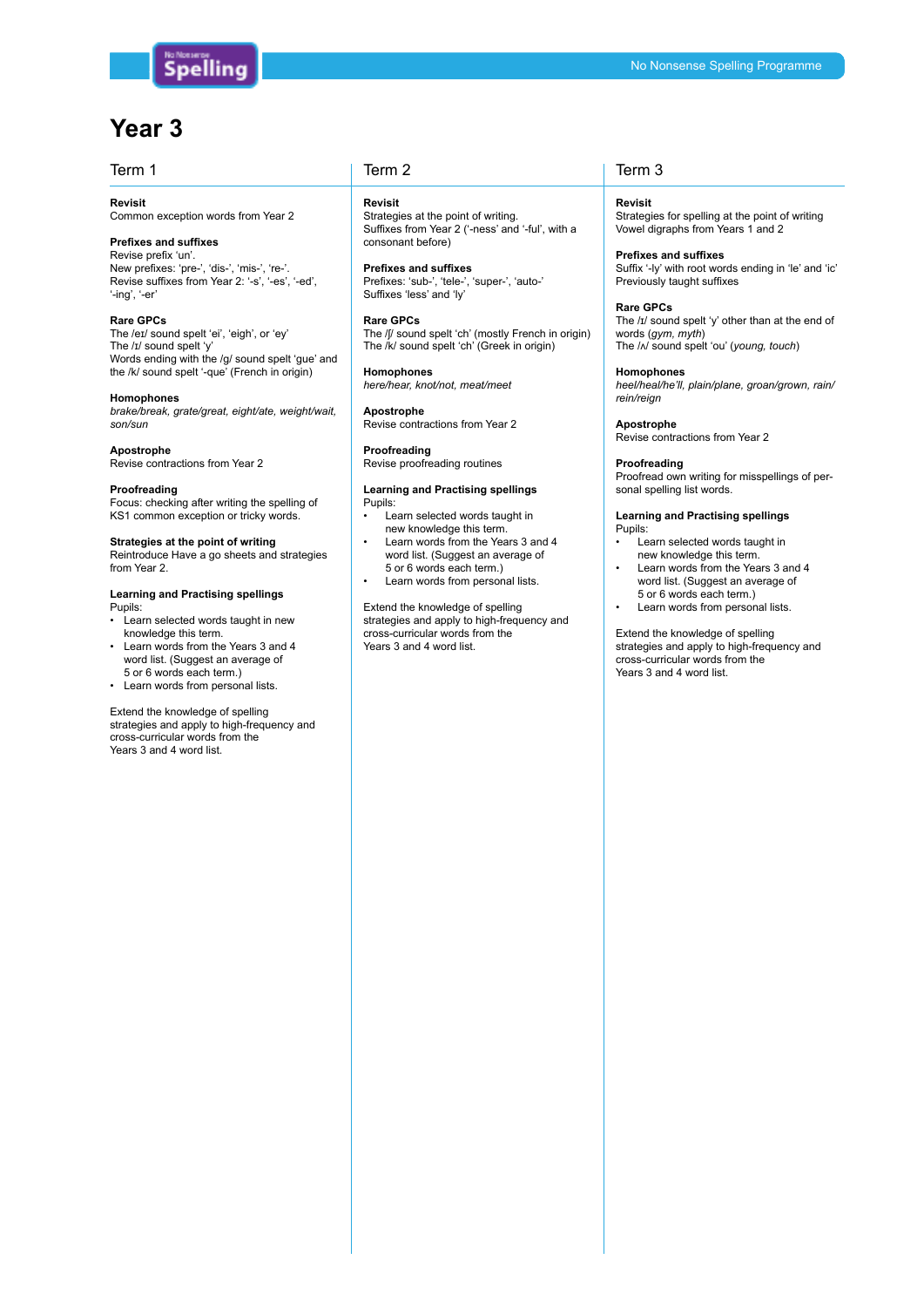

### Term 1 Term 2 Term 2 Term 3

### **Revisit**

Strategies at the point of writing: Have a go

### **Rare GPCs**

- Revise: The /eɪ/ sound spelt 'ei', 'eigh', or 'ey'
- The /f/ sound spelt 'ch'
- The  $\sqrt{\ }$  sound spelt 'ou'
- (all from Year 3)
- 

**Word endings:** Words ending /ure/ (*treasure, measure*)

### **Prefixes and Suffixes**

- Prefixes 'in-', 'il-', 'im-' and 'ir-'
- Adding suffixes beginning with vowel letters to words of more than one syllable ('-ing', '-en', '-er', 'ed')

### **Homophones**

*peace/piece, main/mane, fair/fare*

### **Apostrophe**

Possessive apostrophe with singular proper nouns (*Cyprus's population*)

### **Proofreading**

Teach proofreading strategies

### **Learning and Practising spellings** Pupils:

- Learn selected words taught in new knowledge this term.
- Learn words from the Years 3 and 4 word list. (Suggest an average of 5 or 6 words each term.)
- Learn words from personal lists.

### Extend the knowledge of spelling strategies and apply to high-frequency and cross-curricular words from the Years 3 and 4 word list.

**Revisit** Year 3 rare GPCs

**Rare GPCs** The /g/ sound spelt 'gu'

### **Word endings**

Words ending /tʃə/ spelt 'ture' (*creature, furniture*) Endings that sound like /ʃən/, spelt '-tion', '-sion', '-ssion', '-cian' (*invention, comprehension, expression, magician*)

### **Prefixes and Suffixes**

Prefixes 'anti-' and 'inter-' Suffix '-ation'

### **Homophones**

*scene/seen, male/mail, bawl/ball*

### **Apostrophe**

Revise contractions from Year 2 Possessive apostrophe with plurals

### **Proofreading**

Model how to use various strategies in proofreading, including using a dictionary.

### **Learning and Practising spellings** Pupils:

- Learn selected words taught in new knowledge this term.
- Learn words from the Years 3 and 4 word list. (Suggest an average of 5 or 6 words each term.)
- Learn words from personal lists.

Extend the knowledge of spelling strategies and apply to high-frequency and cross-curricular words from the Years 3 and 4 word list.

### **Revisit**

Prefixes from Year 3: 'un-', 'dis-', 'in-', 're-', 'sub-', 'inter-', 'super-', 'anti-', 'auto-'. Focus where needed.

### **Rare GPCs**

Words with the /s/ sound spelt 'sc' (Latin in origin)

### **Word endings**

Endings that sound like /ʒən/ spelt '-sion' (*division, confusion*)

### **Prefixes and Suffixes**

Suffix '-ly'. Teach the exceptions, for example 'y' changed to 'i', 'le' ending changed to 'ly', 'ic' ending changed to '-ally' Suffix '-ous' (*poisonous, outrageous*)

### **Homophones**

*whether/weather, who's/whose, missed/mist, medal/meddle, team/teem*

### **Apostrophe**

Apostrophe for possession, including singular and plural Revise contractions from Year 2 and plural apostrophe rules

### **Proofreading**

Check writing for misspelt words that are on the Years 3 and 4 word list.

### **Learning and Practising spellings**

- Pupils: • Learn selected words taught in new knowledge this term.
- Learn words from the Years 3 and 4 word list. (Suggest an average of 5 or 6 words each term.)
- Learn words from personal lists.

Extend the knowledge of spelling strategies and apply to high-frequency and cross-curricular words from the Years 3 and 4 word list.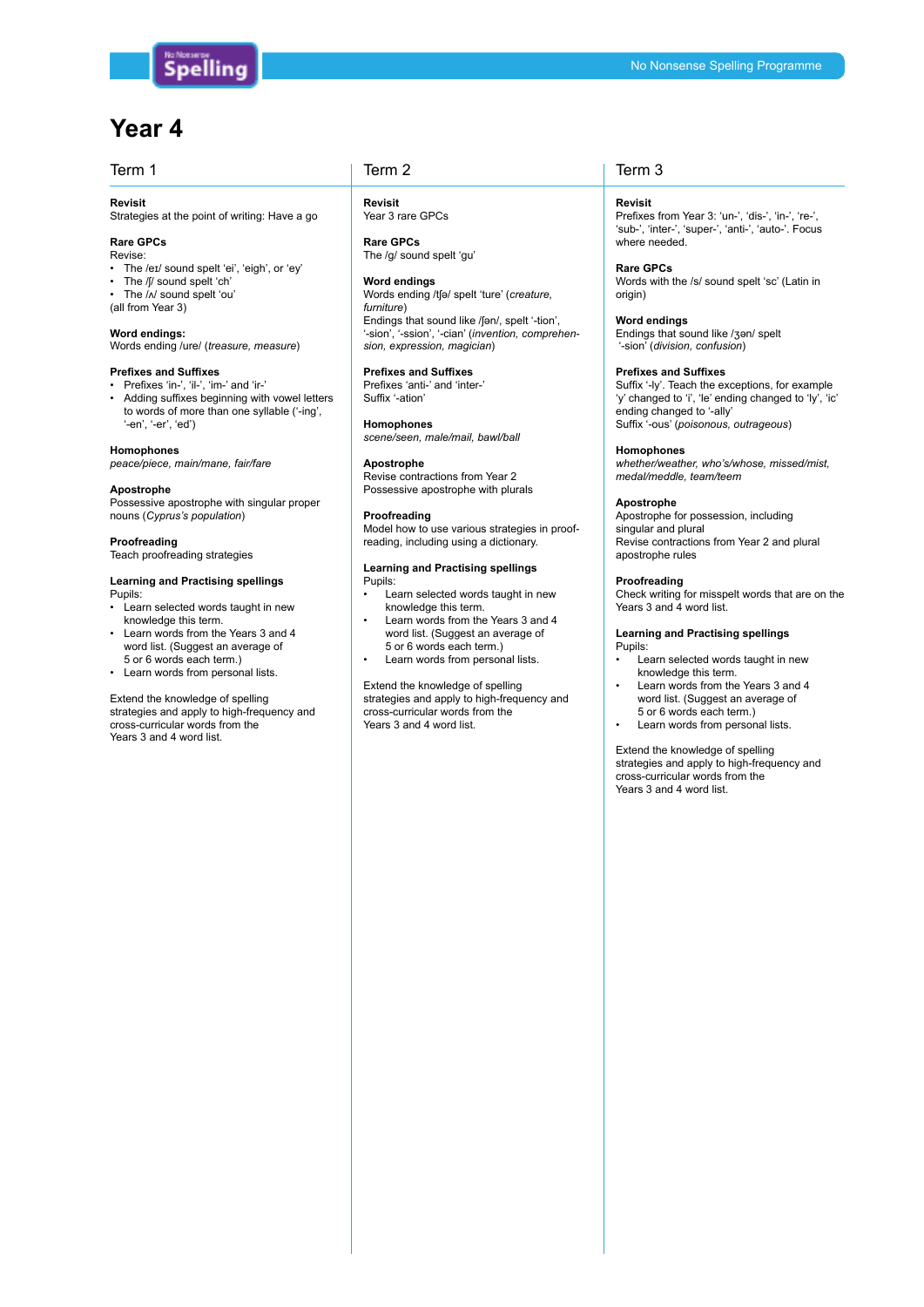## **Year 5**

### **Revisit**

Strategies at the point of writing: Have a go Plurals (adding '-s', '-es' and '-ies') Apostrophe for contraction and possession

**Rare GPCs** Words with 'silent' letters

### **Morphology/ Etymology**

Use spelling journals to record helpful etymological notes on curious or difficult words

**Word endings** Words with the letter string '-ough' Words ending in '-able' and '-ible'

**Homophones** *isle/aisle, aloud/allowed, affect/effect, herd/ heard, past/passed*

**Hyphen** Use of the hyphen (*co-ordinate, co-operate*)

### **Dictionary**

Use of a dictionary to support teaching of word roots, derivations and spelling patterns Use of a dictionary to create word webs

### **Proofreading**

Focus on checking words from personal lists.

### **Learning and Practising spellings**

Pupils:

- Learn selected words taught in new knowledge this term.
- Learn words from the Years 5 and 6 word list. (Suggest an average of 7 words each term.)
- Learn words from personal lists.

Extend the knowledge of spelling strategies and apply to high-frequency and cross-curricular words from the Years 5 and 6 word list.

### Term 1 Term 2 Term 2 Term 3

### **Revisit**

Strategies at the point of writing: Have a go Apostrophe for possession

**Rare GPCs**

Teach words with rare GPCs from the Year 5 and 6 word list (*bruise, guarantee, queue, immediately, vehicle, yacht*) Words with the /i:/ sound spelt 'ei' after 'c' (*receive, ceiling*)

### **Morphology/ Etymology**

Teach extension of base words using word matrices.

### **Word endings**

Words ending in '-ably' and '-ibly' Revise words ending in '-able' and '-ible'

**Homophones** *altar/alter, led/lead, steal/steel*

### **Dictionary**

Use a dictionary to create collections of words with common roots

### **Proofreading**

Checking from another source after writing (spell check if on screen, spelling journals, environmental print, spelling partners)

### **Learning and Practising spellings** Pupils:

- Learn selected words taught in new knowledge this term.
- Learn words from the Years 5 and 6 word list. (Suggest an average of 7 words each term.)
- Learn words from personal lists.

Extend the knowledge of spelling strategies and apply to high-frequency and cross-curricular words from the Years 5 and 6 word list.

### **Revisit** Strategies at the point of writing: Have a go A range of strategies for learning words

**Homophones** (*cereal/serial, father/farther, guessed/guest, morning/mourning, who's/whose*)

**Suffixes** Problem suffixes

**Dictionary**

Teach use of dictionary to check words, referring to the first three or four letters

### **Proofreading**

Check writing for misspelt words that are on the Years 5 and 6 word list

### **Morphology/ Etymology**

Teach morphemic and etymological strategies to be used when learning specific words

### **Learning and Practising spellings**

- Pupils: • Learn selected words taught in new knowledge this term.
- Learn words from the Years 5 and 6 word list. (Suggest an average of 7 words each term.)
- Learn words from personal lists.

Extend the knowledge of spelling strategies and apply to high-frequency and cross-curricular words from the Years 5 and 6 word list.